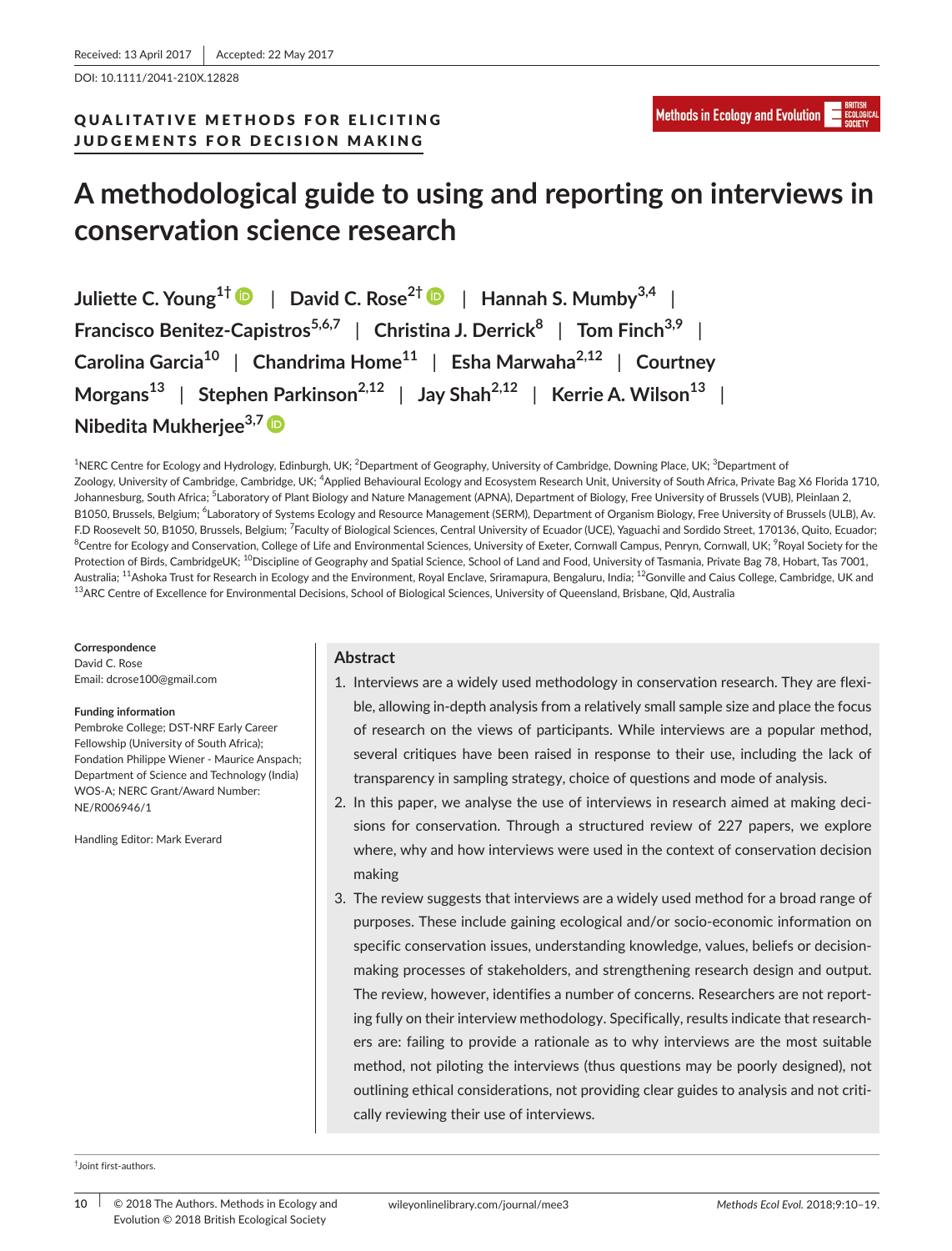4. Based on the results of the review, we provide a detailed checklist aimed at conservation researchers who wish to use interviews in their research (whether experienced in using the methodology or not), and journal editors and reviewers to ensure the robustness of interview methodology use.

#### **KEYWORDS**

conservation, decision-making, interviews, qualitative methods, semi-structured interviews, social science, structured interviews, unstructured interviews

### **1** | **INTRODUCTION**

The success or failure of conservation actions often depend on complex decision making made by individuals, from policy makers to resource managers to consumers. Effective management necessitates a firm understanding of how and why decisions are made. Given calls for greater integration of social science methods in conservation research (Bennett et al., 2016), methodologies commonly used in the social sciences such as interviews can be employed to understand the factors which influence decision-maker behaviour. However, lack of robust requirements from interdisciplinary conservation research journals results in poor and inadequate reporting of key points needed to interpret the quality of social research.

Maccoby and Maccoby (1954, 449) define an interview as an "interchange in which one person… attempts to elicit information or expressions of opinion or belief from another person or persons." While interviewing has been used for millennia (Babbie, 1992), Charles Booth is recognised as the first scientist to have developed a social survey based on interviewing in 1886 (Converse, 1987). In the early 20th century, interviews were increasingly used in opinion polling, psychological testing, clinical diagnosis and counselling. The interview technique is now used in several fields, through face-to-face verbal exchanges, group exchanges and telephone or Internet surveys (Mason, 2012). Interviews can range from short exchanges to long detailed exchanges repeated over time. Interviews are now so widespread that researchers have claimed we live in an "interview society" (Silverman, 1993) where "interviewing has become a routine technical practice and a pervasive, taken-for-granted activity in our culture" (Mishler, 1986, p. 23).

Interviewing relies on an interactive method in which mutual learning occurs between those involved in the interview process. In this respect, interviewing is an active research process by which an interview or a "contextually bound and mutually created story" is produced by interviewer and interviewee(s) (Fontana & Frey, 2005, 696). They also allow researchers to focus on the interviewees' perspective of what is important or relevant, thereby potentially highlighting issues that the interviewer might not have considered. Interviews may thereby even help to empower interview subjects themselves, allowing for changes in social policy and improved conditions for interviewees (Fontana & Frey, 2005). Minichiello, Aroni, Timewell, and Alexander (1995) argue that interviews can be preferable to other methods in filling a knowledge gap, particularly if complex behaviours are to be investigated.

Previous studies have provided useful advice specifically to conservation scientists about the potential benefits of qualitative social science methodologies (Drury, Homewood, & Randall, 2011; Newing, 2010; St. John, Keane, Jones, & Milner-Guland, 2014).

In this paper, we first review recommendations found in the literature on how to conduct interviews. Then we analyse the use of interviews in the context of decision making in conservation. Through a structured review, we explore where and why interviews were used, before examining how authors reported on their use of the interview methodology in the context of conservation decision making. Based on the results, we provide a detailed checklist aimed at conservation researchers who wish to use interviews in their research (whether experienced in using the methodology or not), and journal editors and reviewers to ensure the robustness of interview methodology use.

# **2** | **DESCRIPTION OF KEY STAGES IN AN INTERVIEW PROCESS**

Papers by Drury et al. (2011) and St. John et al. (2014 – see fig. 2 in their paper) outline key steps in qualitative methodologies, including question formulation, ethical review, and techniques to perform them. In a book on the value of social science methodologies in conservation, Newing (2010) similarly outlines key stages for research design, including a chapter devoted to interviews. Here, we briefly outline basic stages for using interviews in conservation research (see Figure 1), mainly aimed at researchers not familiar with the interview methodology, before paying closer attention to how these stages are being reported in scientific publications.

The basic stages in an interview process (see Figure 1) can broadly be defined as the initial project design (Stages 1–3), data gathering (Stages 4–7), and analysis and write-up (Stages 8–9).

## **2.1** | **Initial project design (identify research question/s, type of interview and formulate interview questions)**

The interview process starts with the identification of research question(s). This is followed by a critical reflection of whether the interview is the most suitable methodology to use based on the question and whether the interview should be supplemented with other methods. Key areas to consider at this stage include whether interviews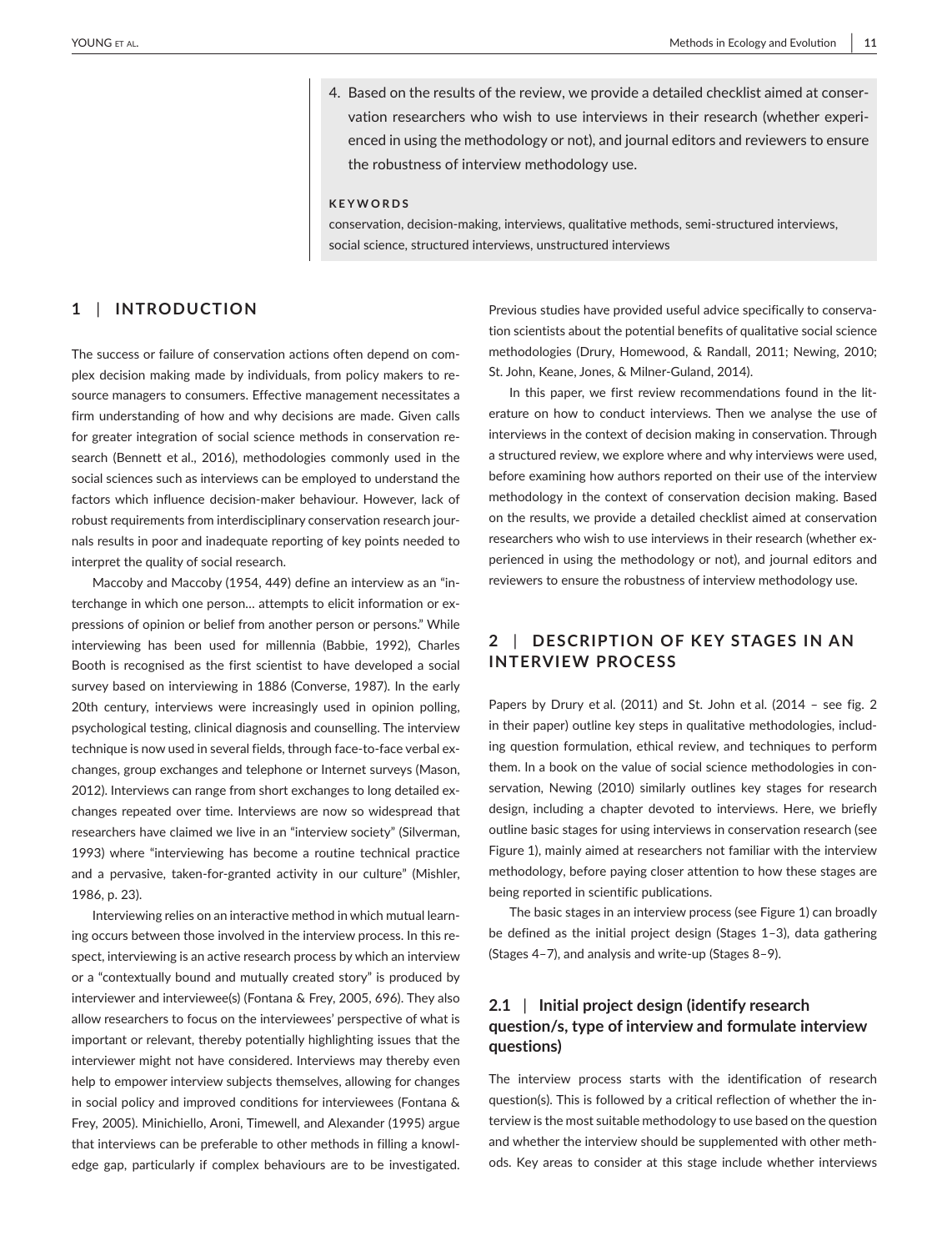

FIGURE 1 Basic stages in an interview process: initial project design (stages 1–3), data gathering (stages 4–7), analysis and write-up (Stages 8–9)

can provide the right kind of data for envisaged outputs or whether other research techniques might be more suitable. In making this decision, researchers could weigh up the advantages and disadvantages of interviews as a methodology in the light of their research question(s), including different styles of interviews (structured, semi-structured and unstructured).

Structured interviews are based on a fixed set of pre-determined questions. The same interview script is used in each separate interview, which allows close comparison between different transcripts, but does not allow interviewees to shape the discussion (Punch, 2005). Conversely, unstructured interviews are not based on an interview script. In this style of interview, the course of the conversation depends on the responses of the interviewee themselves and questions are asked spontaneously based on these answers (Bryman, 2004). While this does allow an in-depth analysis of particular issues that are considered important by an interviewee, and limits pre-conceived researcher bias in shaping the interview, such interviews offer little assurance that all relevant issues will be covered and present a problem for comparative data analysis (Bryman, 2004). Since there are disadvantages of both structured and unstructured interviews, researchers generally prefer to adopt a middle-ground using a semi-structured approach (Dunn, 2000). These rely on a pre-conceived interview guide, which means that standard questions are asked in each separate interview, allowing comparison and maintaining data quality. Crucially, however, they allow the interviewer to ask additional questions if an interesting or new line of enquiry develops in the interview. This flexibility is important for investigations of complex issues, such as studies of conservation science–policy interfaces, which analyse messy processes that can rarely be foreseen (Rose, Brotherton, Owens, & Pryke, 2016; Young et al., 2014).

Once the type of interview has been selected, the researcher can start to formulate interview questions. Depending on the type of interview selected, formulating questions may result in a structured interview schedule, an interview guide or an aide memoire (Bryman,

2004; Drury et al., 2011). Bias due to poorly constructed questions is a common criticism of qualitative interviews. Therefore, before formulating questions, researchers should seek to build their knowledge of robust question design from methods textbooks and training courses. In general, it is best to start the interview with relatively easy questions. Such questions, which may ask the respondent to tell the researcher something about themselves, help the respondent to settle, therefore building a good rapport for the interview. Subsequent questions should be designed in a manner that does not lead or force the respondent to give particular answers desired by the researcher (Bryman, 2004).

# **2.2** | **Data gathering (sampling, ethical review, piloting/refinement of interview and undertaking interview)**

Data gathering begins with the identification of interviewees. A robust sampling strategy should be developed to ensure informed coverage of the population of interest. St. John et al. (2014) suggest first considering the proportion of the interest population that can realistically be sampled, before considering whether there are any important subgroups that could be under-represented. Once the practicalities of sample size are known, a strategy can be devised to ensure that meaningful and robust data are collected to answer the research question/s. Several sampling techniques exist (Newing, 2010), including, (1) snowball sampling—where initial informants are identified and the subsequent sample is built by asking for key recommendations from these informants, (2) theoretical sampling—where you interview a few informants, transcribe, analyse and look for key patterns, and then identify further participants based on emergent themes, (3) key informant sampling—where you target key people that are knowledgeable about the issue, (4) representative sampling—where a sample is chosen to be representative of the total population (involves stratification), (5) random sampling—where people are spoken to at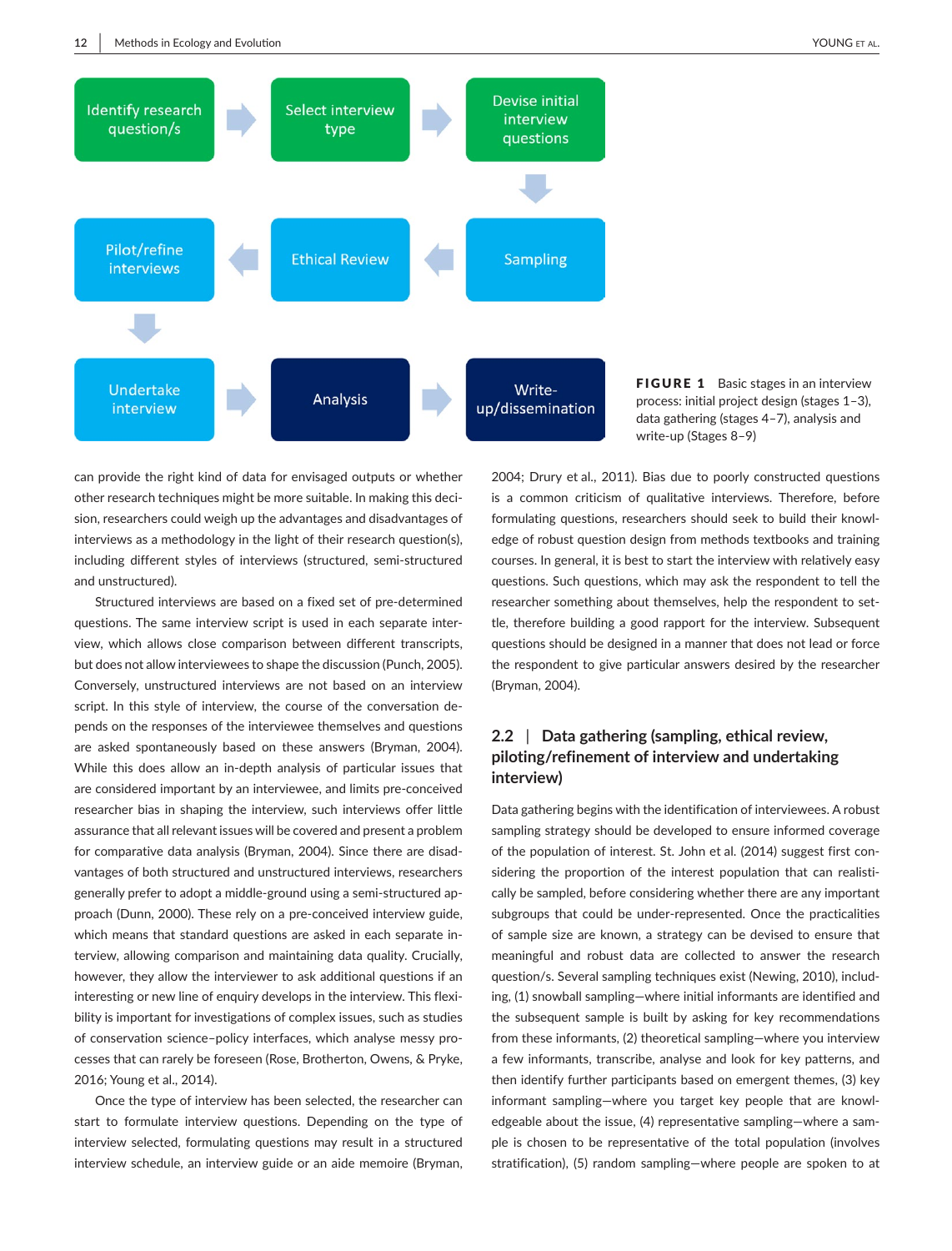random. Repeats may need to be undertaken depending on the initial response rate.

The next stage is to apply for ethical clearance (Silverman, 2005). St. John et al. (2014) argue that many conservation researchers are undertaking research on people without being properly informed on issues such as informed consent (checking that participants understand the aims of the project and how their data will be used), anonymity (protecting the identity of informants) and compensation (providing some form of compensation for time disruption, e.g. financial, otherwise the process could be coercive). Other ethical considerations include level of personal intrusion, including the sensitivity of questions, vulnerability of participants groups and the storage of confidential data. Although most organisations, particularly universities, as well as non-governmental organisations (NGOs) and government departments, have ethical review committees, St. John et al. (2014) argue that members of biological departments are inadequately trained to scrutinise human research. Some journals also require that authors report that ethical clearance for the study has been gained during the submission process. Ethical guidelines should be followed voluntarily in cases where official ethical standards are non-existent. In this review, we made the explicit assumption that ethical clearance had been approved, and focussed on identifying whether any ethical concerns had been raised by authors.

When an initial list of questions has been designed, it is useful to pilot or test the interview on colleagues or a subset of the target population (after ethical clearance) in order to check for length, language suitability and potential sources of bias (e.g. leading questions). The pilot interview can be transcribed to check that it has produced enough relevant data to answer the research question; if not, changes are needed. Interviews may be carried out face-to-face, in person, over the telephone or increasingly using video technology.

### **2.3** | **Analysis and write-up (including dissemination and result feedback to participants)**

For semi-structured or unstructured interviews in particular, the analysis of interviews often involves a process known as "coding" (structured interviews may follow a pre-selected coding pattern). Codes may be described as "tags or labels for assigning units of meaning to the descriptive or inferential information compiled during a study" (Miles & Huberman, 1994, 56), and they are usually attached to pieces of data of varying size. For this reason, codes can be assigned to individual words, phrases, sentences or whole paragraphs in each transcript, in order to aid the interpretation of meaning. Central to the use of coding is the notion that words themselves do not matter. Instead, their meaning is more important, and this allows the clustering of key issues in the data. Researchers might find the use of computer software, such as NVIvo or ATLAS. TI, useful in producing "code maps" and organising the codes in a logical way. The skills needed to operate these software packages are relatively easy to learn, with training courses in most universities and good online guides available.

After analysis, findings are written up, including a critical evaluation of the advantages and disadvantages of using interviews and how their use could have been improved, and efforts made to provide feedback to participants.

### **2.3.1** | **Key data to provide when reporting on interviews**

In order to allow reviewers and readers to make an informed judgement about the quality of data collection and suitability of conclusions, key data on the application of interviews should be provided in scientific publications. Figure 2 provides a checklist of key data which need to be included in publications, and the subsequent review described in this paper assess whether these data are currently being reported adequately.

# **3** | **OUTLINE OF REVIEW METHODOLOGY**

The review had two purposes, first to review where interviews have been used in conservation decision-making research, and second, to assess whether key data on the application of interviews are being reported. We conducted a structured literature review in Scopus for the years 1996 till 08-09-2016. The exact search terms were:

# (TITLE- ABS- KEY (interview) AND TITLE- ABS- KEY (biodivers<sup>\*</sup>) OR TITLE- ABS- KEY ( conserv<sup>\*</sup>)) AND TITLE- ABS- KEY ( decision ) ) AND DOCTYPE ( ar OR re ) AND PUBYEAR > 1995 AND (EXCLUDE (DOCTYPE, "re"))

Unlike the other papers in this special issue, the search term "decision" was specifically added to the search string to narrow the focus to decision making. This resulted in 676 documents, 40 of which were reviews (none of which were on the interview method itself). We excluded the reviews as these were not primarily focussed on the use of interviews as a method, and shortlisted 636 documents (articles only), which are provided in the supplementary material. The 636 documents were manually screened based on titles and abstracts, resulting in 382 relevant articles (i.e. they were relevant to conservation and used interviews—see Appendix S2, Supporting Information). Over half of these articles had been published in the last 5 years alone. Four papers were inaccessible or not accessible in English. We therefore focussed on 227 articles that had been published since 2011 (Appendix S3). Articles were screened against a set of pre-determined criteria (see protocol in Appendix S1). This firstround screening produced an initial set of results, which were then cross-checked for consistency by a co-author (HSM). The checking process consisted of selecting 20 random articles, then testing them against the same criteria to see whether HSM's interpretation resulted in the same input as the other co-authors. Based on slight differences in specific categories, namely sampling technique and coding methods, the protocol was clarified to limit any vagueness of interpretation. The articles were then re-screened to ensure consistency (Appendix S3).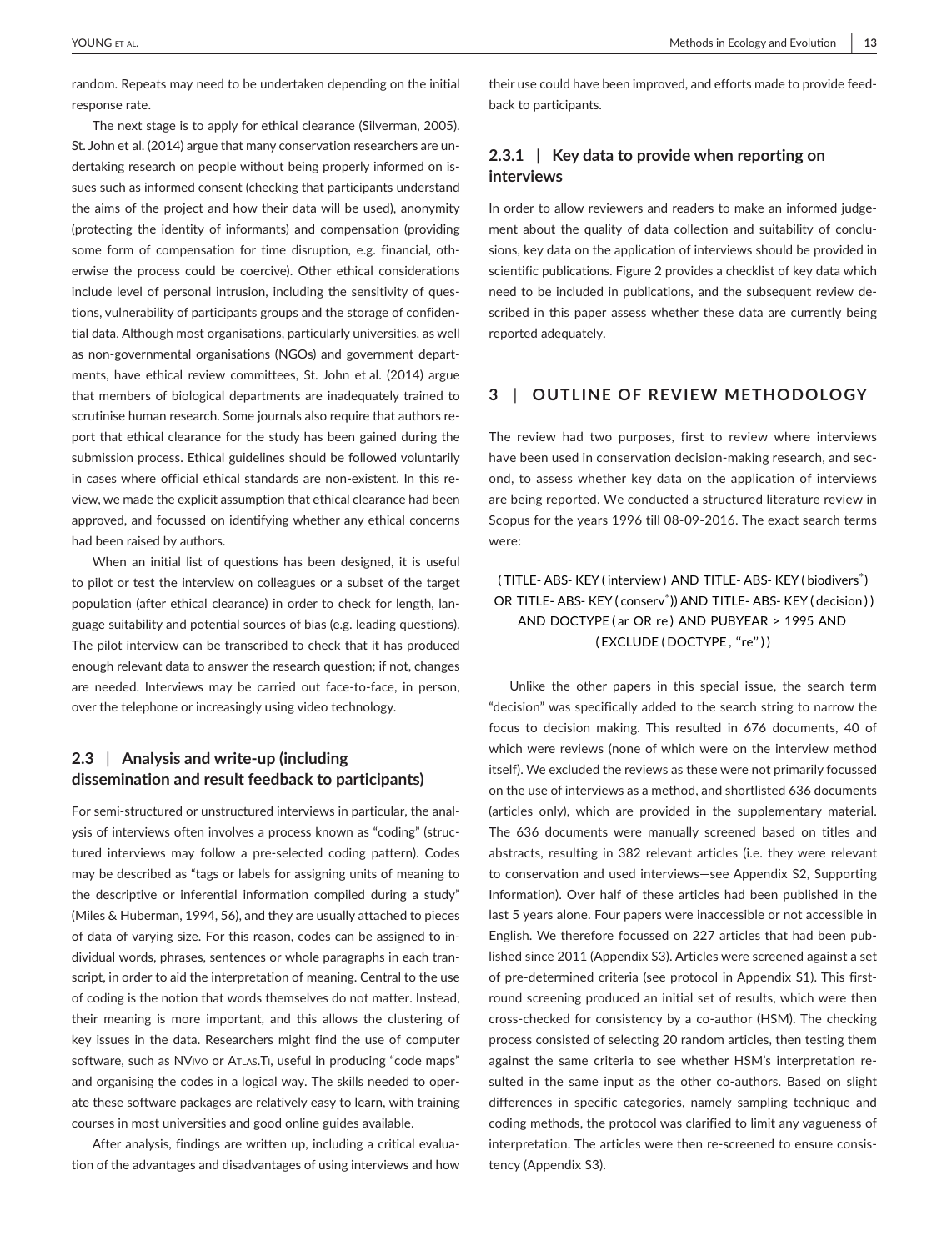

FIGURE 2 Key data to provide when reporting on interviews

#### **4** | **RESULTS**

#### **4.1** | **Where are interviews being conducted?**

Based on the review results, use of interviews was reported most often in the US, Brazil, Australia, and western and northern Europe (see Figure 3). Interviews were reported to be used to a lesser extent in certain African countries, India, China, South America, and eastern and southern Europe. No papers in the final selection of 227 were found of interviews being used specifically in the Middle East, Russia and northern Africa.

#### **4.2** | **Why are interviews being used?**

Interviews were used for a variety of different purposes. These can be broadly categorised under three main headings:

- **1.** Gaining ecological and/or socio-economic information on specific conservation issues (58.6%).
- **2.** Understanding knowledge, values, beliefs or decision-making processes of stakeholders (49.9%).
- **3.** Strengthening research design and output (6.9%).

There was overlap between some of the categories. For example, understanding knowledge of stakeholders in some cases overlapped with gaining information on a specific issue. However, there is a clear distinction between the first two headings—the focus of the first is extracting specific conservation-related information from stakeholders, rather than understanding the knowledge held by those stakeholders.

# **4.2.1** | **Gaining ecological and/or socio-economic information on specific conservation issues**

Based on the review, interviews were primarily used to gain specific ecological and/or socio-economic information on conservation issues. Issues under this category included interviews aiming to gather information on specific species or habitats of conservation interest (23%), governance (20%), hunting/farming and other extractive uses of biodiversity (7%), and conservation conflicts (4%).

The most common use of interviews in this category focussed on gathering information on specific species or habitats of conservation interest, including distribution, abundance and threats (e.g. 224—numbered papers refer to original paper ID throughout). Examples here included gaining information on endangered and data deficient species (e.g. Goliath Grouper—139), assessing landowner perceptions of fire risk and woody encroachment on grasslands (188), determining the presence/absence of howlers and black-horned capuchins before and after a yellow fever outbreak (71) or eliciting traditional ecological knowledge about climate change from local communities in high biodiversity areas (167). In addition to ecological data, this category also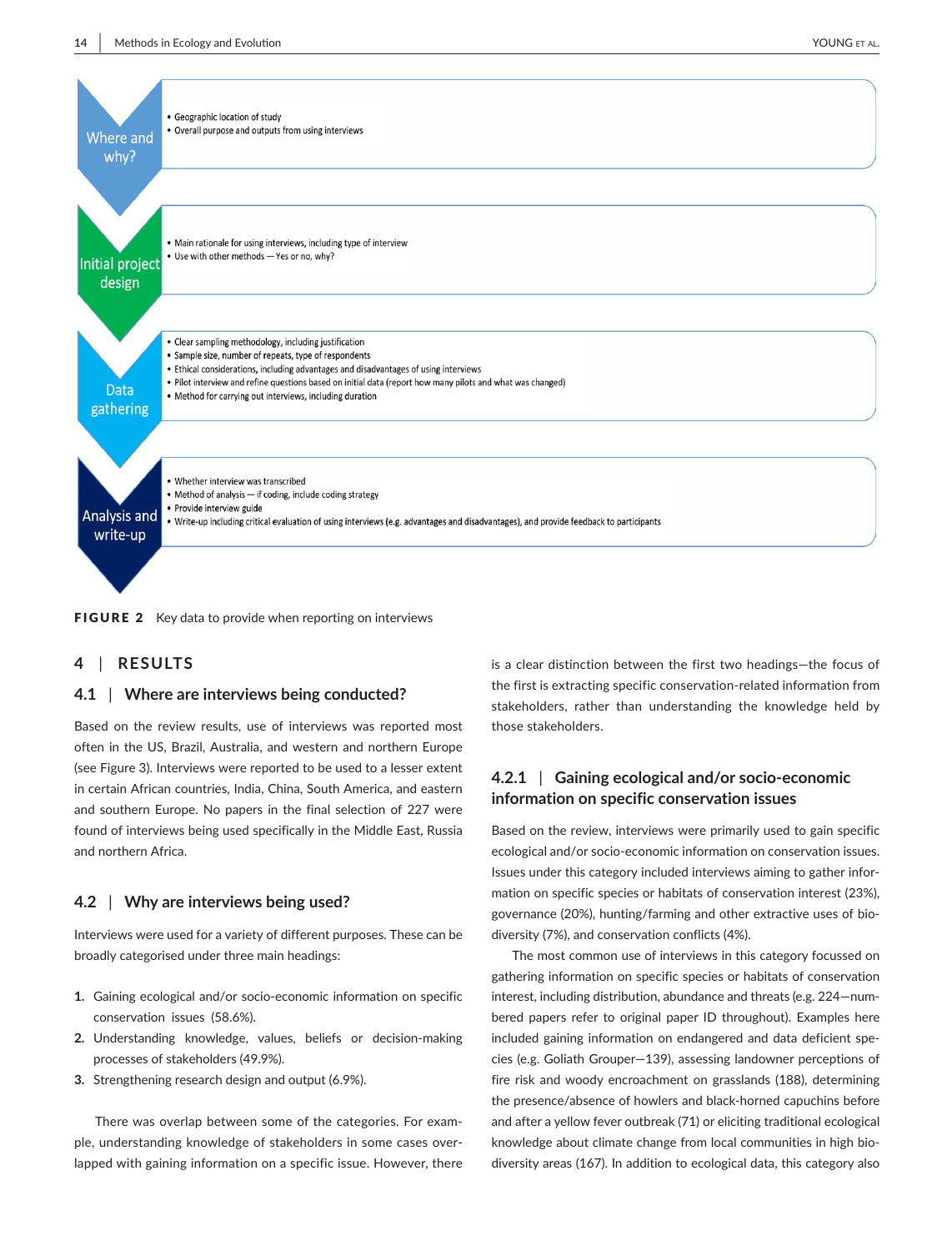

FIGURE 3 Global heat map for interview use in conservation decision-making research

includes socio-economic data, for example, understanding household livelihoods of coffee growing cooperative members (290).

Another use of interviews was to gain information on conservation governance aspects (20%). This category included the use of interviews to understand perceptions of conservation governance (e.g. from the perspective of individuals whose livelihoods depend on a protected species, 107), to understand challenges hampering the effective implementation or enforcement of conservation governance (96, 149) and to evaluate the governance outcomes of conservation actions (7). Interviews were also used to better understand governance systems to improve conservation outcomes (e.g. 258) and to better understand the (potential) role of actors within governance structures (e.g. 173, 303).

Finally, interviews were carried out to understand better the impact of or the relationship between human activities and conservation, such as hunting (10, 64) and other extractive resource use (e.g. fisheries, use of specific tree or plant species, 184, forest clearing 269) as well as the conflicts between conservation and other human activities (e.g. 204, 216). This category also included using interviews to understand practices that could impact on species or habitats of conservation interest and vice versa (e.g. 55, 153, 245).

# **4.2.2** | **Understanding knowledge, values, beliefs or decision-making of stakeholders**

Three different categories could be identified under this heading. Over a quarter (26%) of interview papers focussed on understanding the knowledge, viewpoints, values beliefs or decision making of specific groups of stakeholders. While all these papers interviewed stakeholders with an ecological role, or an ecological issue of conservation concern, the focus was not specifically on the conservation issue. Examples under this category included understanding

fishermen's profiles, their fishing techniques and knowledge about sharks, focusing on the behaviours exhibited by sharks (141). Other examples included interviews with fire managers to better understand their role in fire and/or smoke management, experiences and strategies for communication, partnerships they are involved in, challenges and ways to address these challenges (197). Another example used interviews to understand local indigenous knowledge about medicinal plants in Kenya (274).

In the second category, authors used interviews to improve understanding of values, beliefs across different groups geared towards conservation actions (14% coverage). These could be current conservation actions, for example, using interviews to elicit stakeholder perceptions of biobanking programs in Malaysia (52), or to explore the interests and actions of actors involved in the management of three biosphere reserves (315). Other uses of interviews in this context included understanding perceptions from stakeholders of protected areas implementation and management, Payments of Ecosystem Services (PES) schemes (e.g. 331), REDD+ program implementation (e.g. 59) and agri-environment schemes (e.g. 97, 145). Interviews were also used to gauge stakeholder views on potential future conservation actions. These include proposed endangered species listing, establishment of Marine Protected Areas (232), no-take zones (148), future research priorities (106), future use of resources (e.g. fisheries targets, 143), etc. Interviews were also used to understand how values could be linked to attitudes towards conservation, for example determining the influence of human aesthetic appreciation of animal species on public attitudes towards their conservation in Kenya (151), or exploring whether and how the degree of cultural attachment can be linked to measures of agro-biodiversity (169). Another example of using interviews for this purpose included documenting farmers' perception of tubers in ecological, social, economic, technological and culinary aspects and how these influence their decisions of conservation priorities (327).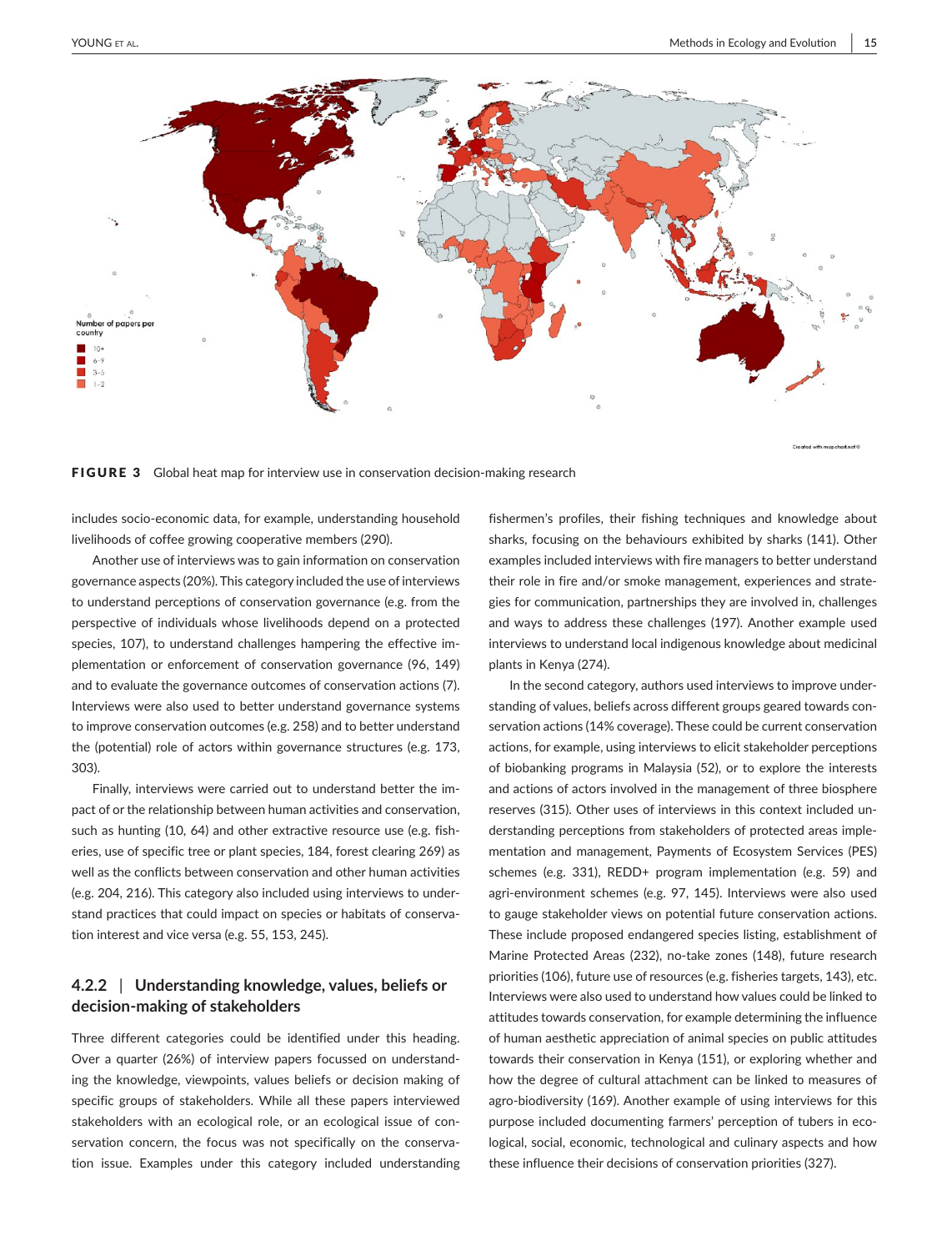A third category explored the differences and similarities in knowledge, views, values and decision making across different types of stakeholder groups (10%). These papers included using interviews to investigate how different stakeholders perceive conservation challenges, e.g. problems related to marine finfish aquaculture (120) and eutrophication (268). Interviews were also used to understand how different groups understand and/or value certain ecosystem services (e.g. 61, 26) or areas providing a range of services (e.g. marine areas, tourism in specific areas, etc.; see 255, 46, 345). Other authors used interviews to explore how and why different groups of stakeholders make decisions relating to conservation issues. Examples here included interviews eliciting stakeholders' mental models in a water management system (75) and exploring the role of knowledge exchange of visual products in terms of influencing decisions (132, 321).

### **4.2.3** | **Strengthening research design and output**

A small proportion of papers used interviews to strengthen research design, either using interviews to identify stakeholders and/or design research (4%) or using interviews to validate existing ecological or social data (3%). Examples under the first category included using interviews to identify key stakeholders in preparation for a spatially explicit scenario development process to explore policy implementation options (34), or interviews to inform the design of a quantitative survey to explore the values, beliefs and attitudes of farmers (266). In some cases, interviews were used at all stages of the research: exploratory expert interviews contributing to the specification of the research focus and to the operationalisation of the research design, problem-centred interviews followed by expert interviews with project managers (161). As mentioned earlier, interviews were often used in conjunction with other methods. However, very few papers (3%) mentioned explicitly the use of interviews to validate existing data, for example, models (349), roleplaying games (136), or to explain quantitative results of previous surveys (160; 317).

### **4.3** | **How interview use was reported in papers reviewed (follows order of checklist in Figure 2)**

#### **4.3.1** | **Initial project design**

The rationale for using interviews was specifically mentioned in only 27% of papers reviewed. These papers mentioned the usefulness of interviews to gather sensitive (10) or hard to obtain information, and understanding processes such as information-processing and decision making (61). Authors also highlighted the use of interviews to obtain information from a wide range of stakeholders (92), or to build on, validate or complement results gained from other approaches (e.g. questionnaires, focus groups—135, 322). The flexibility afforded by interviews was also mentioned as a rationale for their use.

In 70% of papers reviewed, interviews were not the sole method used. In cases where interviews were used in conjunction with other

methods, these included a range of social science methods including questionnaires, stakeholder workshops (including scenario building), document analysis, social network and institutional analysis exercises, SWOT (Strengths, Weaknesses, Opportunities, Threats) analysis, cognitive mapping and agent-based modelling, participatory mapping, rapid rural assessment, participatory photomapping, Delphi technique, ethnographic models, oral histories, historical analysis, fuzzy set and network methods, choice experiments and role-playing.

Interviews were also used in conjunction with more standard ecological methods including recall or repeat surveys, conceptual modelling and process-based computer modelling, satellite image analysis, inventories, probability and uncertainty assessments, field-based ecological studies and overarching methods such as literature reviews, analysis of secondary data and documents, online discussions.

Of the papers examined, only 11% indicated the use of pilot interviews to refine the interview guide prior to carrying out interviews. While 4% stated explicitly they had not used pilot interviews, 86% either did not use pilots or did not say whether pilots had been used.

#### **4.3.2** | **Data gathering**

Of the papers reviewed, 17% did not specify their chosen sampling strategy. Of those that did, the most popular sampling strategy was through key informants (46%), followed by snowball sampling (23%), representative approach (13%) and theoretical sampling (2%). A total of 20% of papers chose other sampling strategies, including nonproportional quota sampling, calls for volunteers, random sampling of participants, stratified sampling, purposive sampling, maximum variety sampling and opportunistic sampling.

Sample size varied from 1 to 1,400, with an average sample size across all papers (*n* = 227) of 87 and a median of 35. Sample size was not mentioned in 10% of the papers analysed in this study. Types of respondents interviewed included decision-makers (27%), members of the general public (15%) and scientists (9%), as well as other respondents (50%) targeted in the research such as recreationists, fishermen and farmers (see Appendix S3 for others).

For the review, we assumed that ethical approval had been confirmed during manuscript submission, but focused on whether ethical concerns had been raised by researchers through mentioning disadvantages of using interviews. The issue of ethical interviewing was mentioned in 13% of cases, with authors recommending that cultural, linguistic and geographical barriers as well as unconscious biases and assumptions are taken into account in interviews (122). Other recommendations included using local translators, and for interviewers to learn some of the local languages and customs, and greet respondents in their own language to help them feel relaxed (140). Further recommendations included informing respondents at the beginning of key considerations including the aim of the research, anonymity issues and voluntary participation (140).

Of the papers reviewed, the majority (>60%) were carried out face-to-face, with a much lesser percentage being carried out over the phone (<10%) and over the Internet (<5%). A third of papers did not mention how interviews were carried out.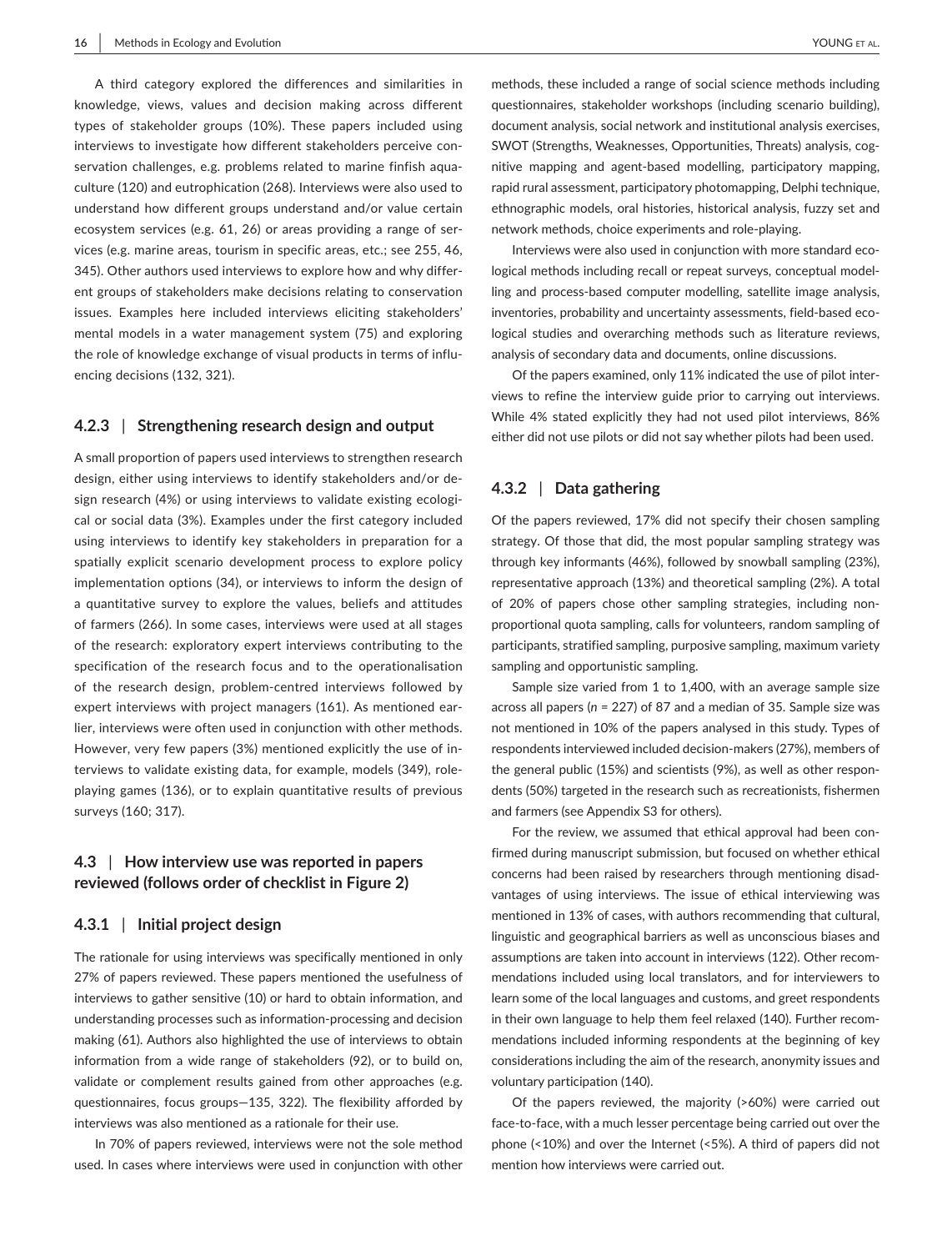Interview length was reported in 90% of papers reviewed. Interviews ranged from 3 min to 5 hr in duration, with a mean of 64 min per interview.

### **4.3.3** | **Analysis and write-up**

A total of 25% of papers stated they transcribed interviews verbatim, while 66% of papers did not mention their method of transcription.

In terms of coding, whilst it was not always clear from the papers, it appeared that 39% of papers did not specify how coding was carried out, 19% used pre-selected codes, 39% coded using grounded theory (the themes emerged out of the raw data itself) and 3% did not code. Interview or topic guides were provided in only 18% of the papers reviewed.

Only 14% of the papers reviewed highlighted a critical evaluation of advantages of using interviews. Of these, authors mentioned the benefits in terms of providing high quality data on complex problems and issues. These include processes such as decision making, preferences and perceptions. Other advantages included validating or explaining existing (mainly qualitative) data and improving the design of research processes. In papers in which advantages were outlined, authors referred to the practical nature of interviews, being a method that was flexible (283), less time consuming (for researcher and researched) than participatory methods (318), relatively inexpensive and rapid in comparison to other methods (e.g. methods for detecting rare species, 19), and an effective and accurate way to obtain detailed information (265). Finally, some authors mentioned that interviews had allowed for relationship and trust building.

Only 14% of papers reviewed mentioned the disadvantages of using interviews. The main disadvantage, highlighted in 50% of the papers in which disadvantages were mentioned, was bias in terms of sampling (e.g. 340, 341), and interviewer and interviewee bias (e.g. 125, 265). In 30% of the papers that mentioned disadvantages, authors described the inability of interviews to produce the data required. Some authors (13%) highlighted that interviews had not allowed for generalisations, either statistical (197), contextual (307) or because interviewees were not necessarily representative (38). Other disadvantages included too much data, making analysis difficult (75), challenges in recruiting interviewees when discussing contentious or sensitive topics (142) and the time, energy, sensitivity and caution in establishing an ethical relationship between researcher and participant (148, 122).

Based on the advantages and disadvantages, only 12% of papers suggested specific recommendations in terms of the future use of interviews. Of these 19% recommended improvements in terms of the interviews themselves, such as using pilot interviews, using an interview schedule that provides prompts and opportunities for reflection (255), using a conversational style in order to elicit more information about a particular issue under discussion (345), and reducing the natural tendency of interviewees to provide socially desirable responses by using a neutral facilitator and asking openended interview questions so as not to direct responses (298).

A limited number of authors (14%) recommended follow-up of interviews. Suggestions included the addition of a protocol to assess respondents' learning as a result of the interviews. Another suggestion

was the use of the "member checking" technique that involves the lead researcher meeting with a number of interviewees multiple times following the primary interviews to share interview transcripts and clarify uncertainties in recording and transcription. The authors argue that these interactions serve to both increase the researcher's understanding of participant's perspectives and to increase rapport between researchers and study communities (87).

# **5** | **RECOMMENDATIONS ON THE FUTURE USE OF INTERVIEWS IN CONSERVATION RESEARCH AND CONCLUSIONS**

### **5.1** | **The use and reporting of interviews in conservation**

This review confirms that interviews are widely used in conservation research, although it suggests a disparity in where interviews are used. Based on the review, we found no evidence of interview use in many parts of the world. We further note that providing data at a country level may mask regional variation within countries. The geographical bias found in our review may be influenced by our search being carried out in English (see Amano, Gonzalez-Varo, & Sutherland, 2016), and focussing on academic rather than grey literature. It may (partially) also reflect the geographical distribution of conservation research more generally.

Interviews were characterised as a flexible method, useful in generating high quality data on complex problems and issues, including processes of information-processing and decision-making. A significant proportion (*c*. 70%) of the papers used interviews alongside other methodologies, which is useful since a multimethod approach enables data triangulation and can limit the bias associated with any one single method. Overall, however, there were relatively few cases where the main rationale for using interviews was stated (27%). It was not clear why the researchers had chosen to use interviews, which makes it difficult for the reader to judge whether or not it was the most suitable method. Furthermore, if the main rationale for using interviews is not widely outlined, then it makes it more difficult for other researchers to ascertain whether it is a suitable method to answer their own research question(s).

Perhaps the most important finding of this review is the limited information provided in papers on how interviews were used and analysed. Good examples providing clear methodologies were the exception (e.g. 204—see Zappes et al., 2014), and it was often impossible to ascertain exactly how the researcher/s had applied interviews in their study. This is an important issue in the future application of this methodology in conservation decision making if the robustness and credibility of process and outputs of interviews cannot be ascertained.

In part, the lack of care taken to outline methodologies in full when using interviews may be the result of the review process. Based on the lack of reporting of interview data in the review papers, reviewers would rarely seem to insist on a robust adherence to a checklist of how interviews were carried out and analysed (see Figure 2). Rather, they may actually suggest that detailed information in a methods section is superfluous. Thus, reviewers may allow a methods section to pass without,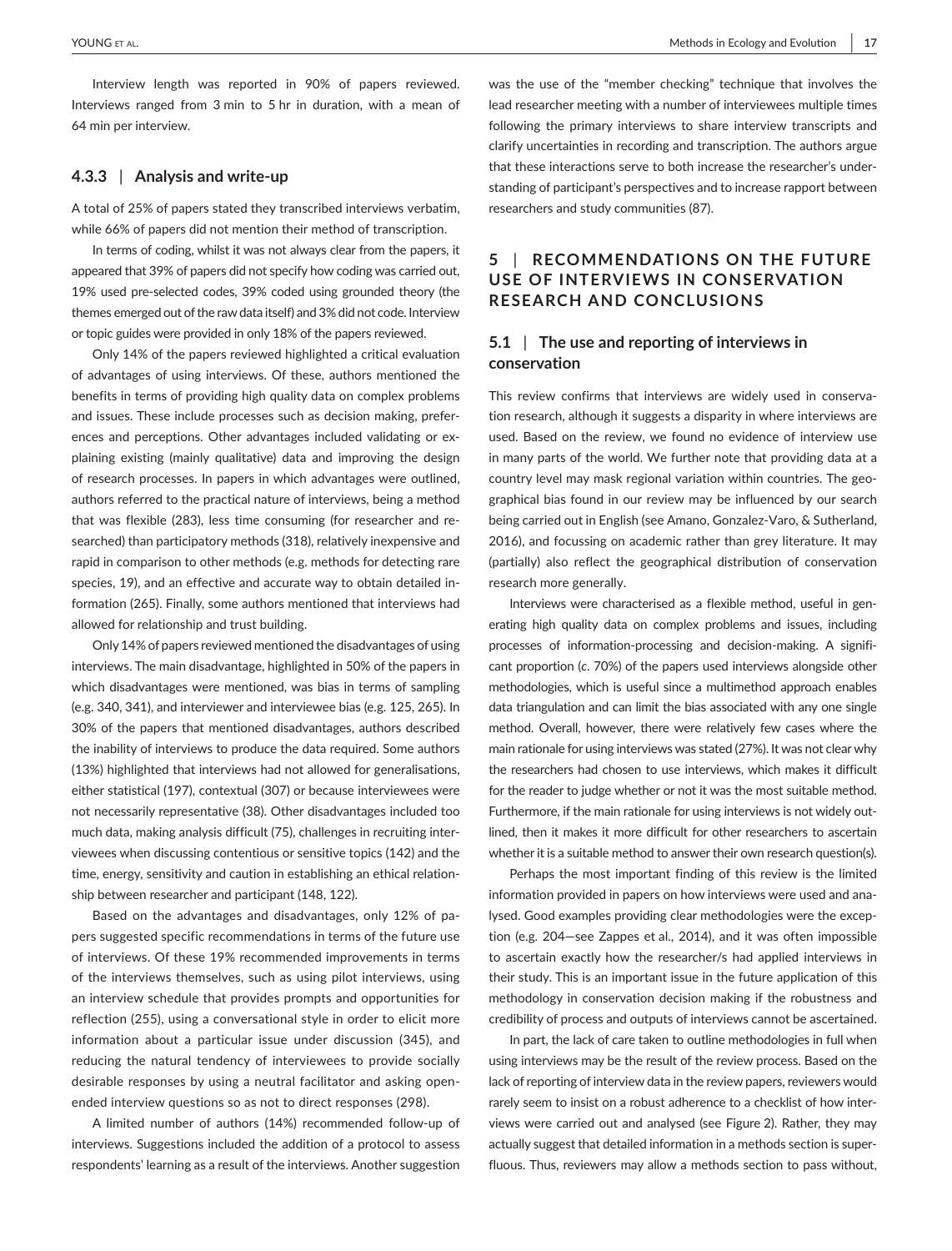for example, a clear explanation of sampling decisions, or without providing a sample interview guide to know what questions were asked, or in spite of a sparse outline of coding strategies. This perception is supported by the literature. For example, St. John et al. (2014) argued that reviewers for applied ecology journals generally have natural science backgrounds, and thus their expertise in social science methods can be limited. Thus, the authors argue that more papers with poor social science methods sections are published as compared to those containing low-quality ecological methods. The results from the articles reviewed here suggest that the peer review community, including editors and reviewers, should critique interview methodologies more robustly.

The review also highlighted limited reflexivity in papers that have used interviews. Only 14% of papers included a critical analysis of interviews as a method, including, for example recognising the presence of sampling and interviewer bias, the difficulties caused by a large amount of data or the high subjectivity of the coding process. The lack of critical reflection perhaps suggests overconfidence or lack of awareness of reporting requirements in the use of interviews as a research methodology, perhaps in part caused by a desire to present a positive account for peer review. Identifying flaws in the use of interviews should not, however, be perceived/viewed as a problem; rather, being transparent about sources of bias in a study (e.g. interviewer bias, coding subjectivity) allows researchers to design strategies to mitigate against them. While flaws will never be removed completely, such reflexivity would give the reviewers and readers confidence that the researcher has thought carefully about the methods, thereby increase the robustness of their approach.

The review also highlighted some ethical concerns. Although we assumed that these studies had passed institutional ethical review before commencement, the lack of clarity on ethical considerations is concerning, particularly since St. John et al. (2014) found that many biological-oriented review committees had inadequate knowledge of human research techniques. Although some papers did mention ethical concerns, it was rarely discussed as a flaw of using interviews (e.g. the disadvantage of needing to have resources to compensate participants), suggesting that ethics might not be readily considered as a problem in need of solutions.

In summary, data suggest that while researchers are reporting on where and to a certain extent for what purpose(s) interviews are used, they are not fully reporting on all stages of the interview methodology. Results indicate that researchers are failing to provide a rationale as to why interviews are the most suitable methodology for answering their research question/s, and then failing to outline a clear decision process as to the type of interview style that is selected. Furthermore, the lack of piloting (or lack of reporting of piloting) in the vast majority of the reviewed papers (*c*. 90%) suggests that questions are not being carefully designed, tested and refined, and that researchers are not honing their interview skills before the main study. The lack of clear guides to analysis further suggests that reporting on interviewing is not comprehensive. The latter factor is of particular concern since the conclusions generated from each study are being based on interview data; if the researcher is not clear about the analysis process used, then it is difficult to ascertain whether the conclusions are evidence-based.

### **5.2** | **Suggestions to strengthen the interview methodology for future applications in conservation**

Researchers should consider whether they have the skills and resources to design, conduct and analyse interviews carefully, so that key stages are carefully considered in the interview process. We suggest the checklist illustrated in Figure 2 could be a useful guide for researchers, reviewers and journal editors, about what data to include in scientific publications. Researchers could use this checklist to guide decision making and subsequent reporting for each key stage.

For data gathering, to ensure robustness and credibility, the sampling of interviewees must be justified. When selecting a sample, therefore, researchers must be able to show that they have consulted the full range of views needed to answer the questions adequately. Greater transparency is needed with the inclusion of information such as the reason for inclusion and response rate. It is insufficient, for example, to describe a snowballing method without including the reason why each additional participant was recommended and targeted. Researchers also need to discuss ethical considerations, the method of carrying out interviews, and the process of analysis and write-up, including providing feedback to participants. Supplementary material may be used to keep within word count restrictions.

A simple way of encouraging researchers to provide a clear stepby-step guide in the Methods section, or supplementary material, is for editors and peer reviewers to ensure that providing the data listed in the checklist (Figure 2) is a prerequisite for publication. This is information that researchers are expected to collect during interviews. Such information would allow peers and decision-makers to ascertain the credibility and robustness of the interview methodology and its conclusions.

Journals will need to provide clear guidance to submitting authors about these requirements, including best practice guides on specific considerations. One such area in need of clear guidance from journals is on ethical matters, which may not be familiar to conservation researchers. Here, we suggest that journals follow the recommendations provided by St. John et al. (2016). They argue that all conservation and ecology journals should provide clear ethical guidelines, require an ethics statement and ensure submitted papers on human research are scrutinised with the same rigour as ecological science.

# **6** | **CONCLUSIONS**

This review provides an overview of some of the places and ways in which interviews have been used in research on conservation decision making. While the review highlights a number of concerns, it also provides a basis for recommendations to strengthen the interview methodology for future applications in conservation. These recommendations are not only aimed at researchers using the interview methodology, but also at researchers working in conservation research, journal editors, reviewers and decision-makers using information from peer-reviewed papers. Interviews can be a very useful method in conservation research, allowing for in-depth understanding of processes and issues, often based on a small sample size. The usefulness and credibility of